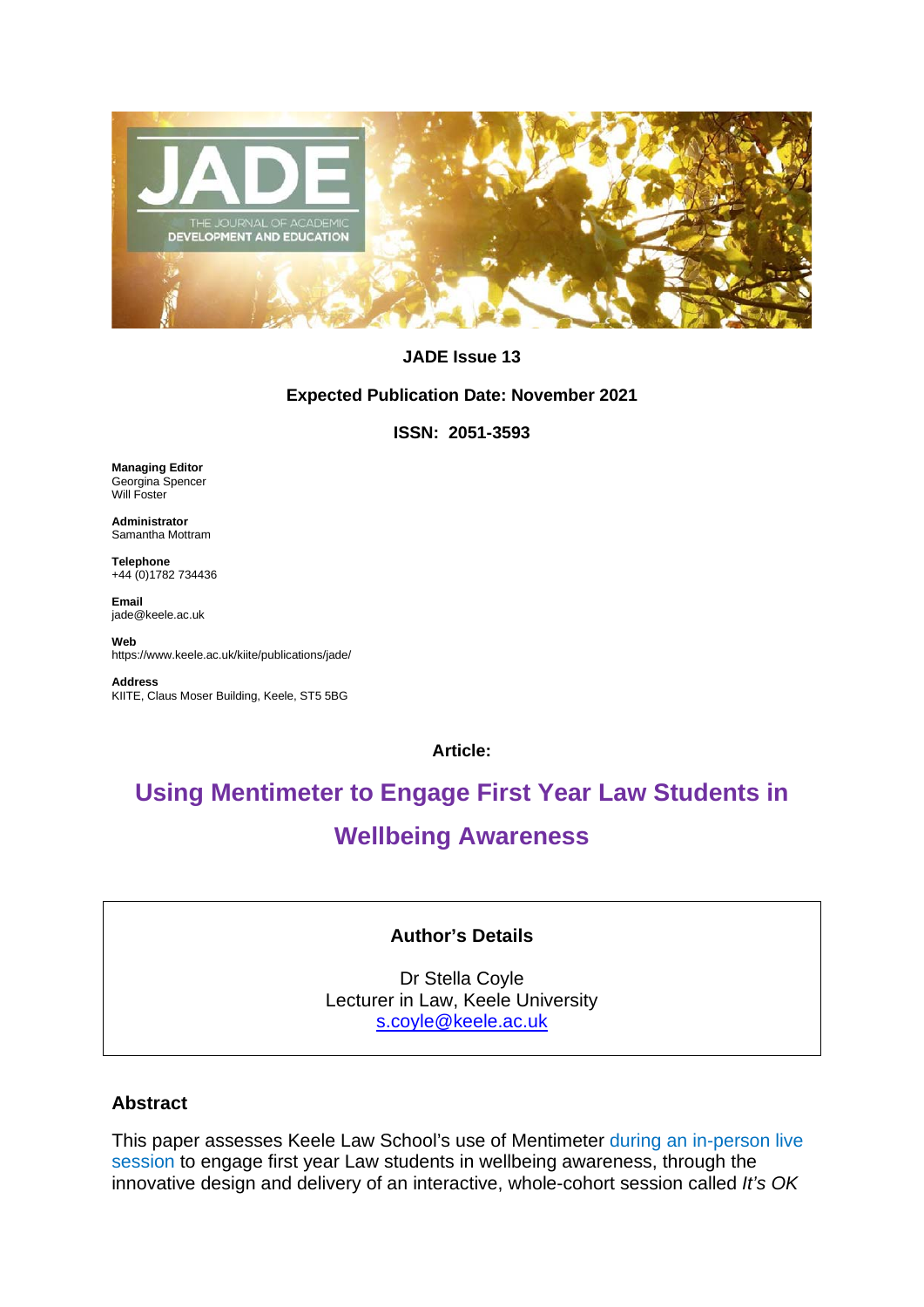*to not be OK*. The session represented a new approach to using Student Response Systems (SRS) to help support student wellbeing in the transition to Higher Education. It involved the innovative blending of technology – Mentimeter, PowerPoint, and video – with panel-style, tutor-led discussion, to support the integration of wellbeing into the teaching and learning of Law. Design was grounded in education research and in evidence highlighting Law students' particular difficulties with wellbeing. Students were invited to participate in the session on a voluntary basis and with prior information as to the session's aims and content. Mentimeter was used to capture students' anonymous, real-time responses and to facilitate discussion. The session sought to raise first years' awareness that studying Law can present challenges to their wellbeing; to remove the stigma attached to experiencing these challenges; and to show students how they can look after themselves and each other. Importantly, the blend of Mentimeter and other media with panel-style discussion helped students to see the Law School as a supportive, collaborative community. The session was delivered outside of the Level 4 Law modules in November 2018 (week 6) and again in October 2019 (week 3). It has since informed practice in the Law School through its new Legal Essentials introductory module, which takes a holistic approach to legal education, involving the "whole student".

(257 words)

## **Keywords**

*Law students, wellbeing, Mentimeter*

#### **Introduction and Background**

This paper assesses Keele Law School's use of Mentimeter to engage first year Law students in wellbeing awareness, through the innovative design and delivery of an interactive, whole-cohort session called *It's OK to not be OK*. The session was innovative in two respects. Firstly, it represented a new approach to using Student Response Systems (SRS); not only in a Social Science subject (Law), but also in a topic such as wellbeing. Secondly, it involved the blending of technology and panelstyle discussion to support the integration of wellbeing into the teaching and learning of Law. Educational innovation involves 'the successful introduction of a new thing or method' (Brewer and Tierney, 2012). Serdyukov (2017) characterised the innovation process as the journey from idea, to implementation, to outcomes that produce change. This paper outlines the process of introducing this 'new thing' and evaluates its outcomes. It begins by setting out the background to the development of the session and the ethical considerations involved. It goes on to explain why it was important to introduce a focus on wellbeing, and how the session used technology and collaborative, panel-style discussion to support the session's aims. Following discussion of session design and implementation, the paper evaluates the session and explains how it has informed practice in the Law School, including the introduction of our new Legal Essentials module, which takes a holistic approach to Law School induction and legal skills development.

*Research Ethics*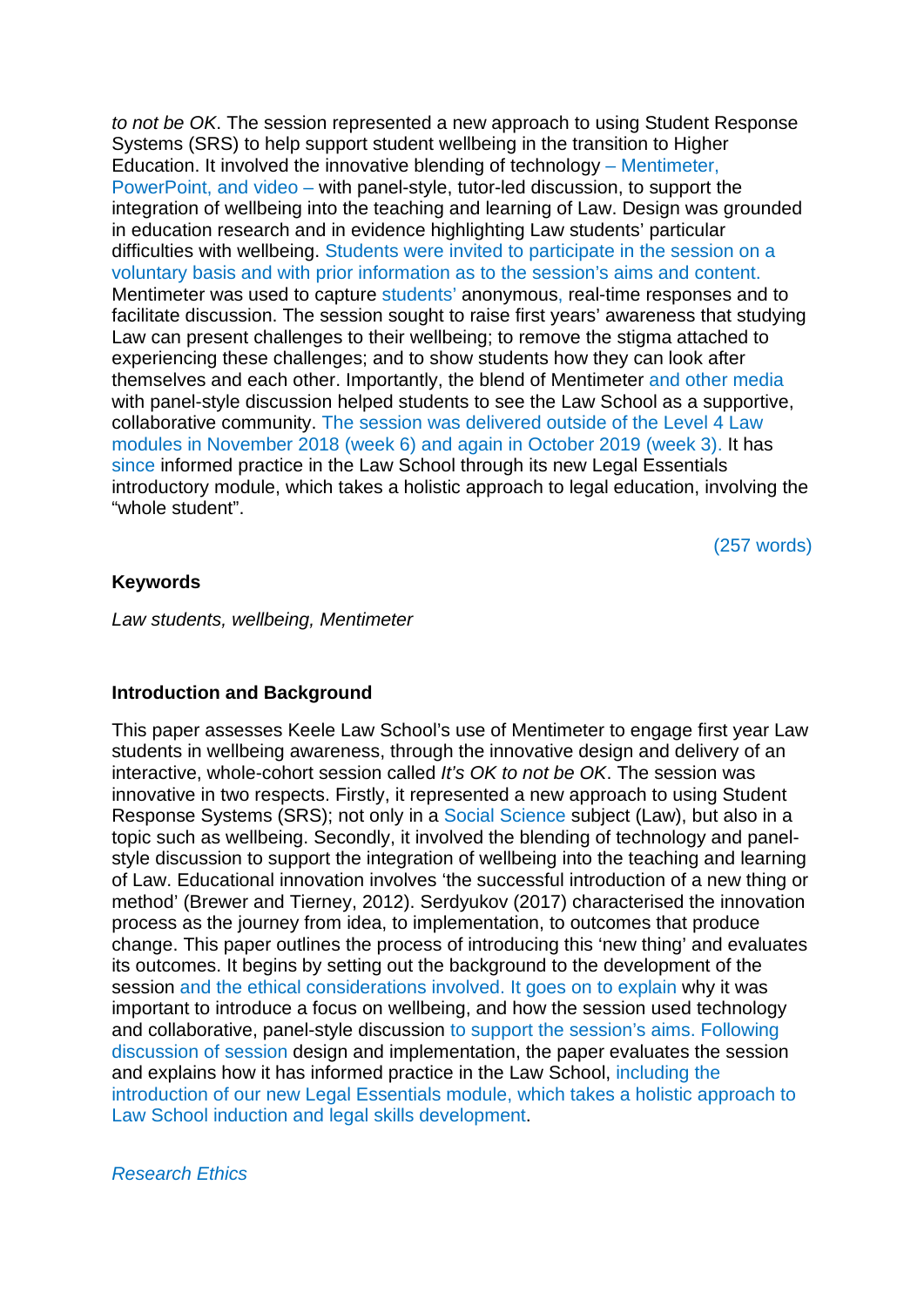*It's OK not to be OK* was initially conceived during a joint Law and Psychology research project at Keele, called *Why Not Me?* This project examined the factors that impacted on students' academic identity, sense of belonging, and wellbeing (Skipper and Fay, 2019). The literature review for *Why Not Me?* revealed significant issues affecting Law students in particular (see Law Student Wellbeing section), which prompted a discussion in the Law School about how these might be addressed alongside the *Why Not Me?* research. This discussion led to the design and delivery of *It's OK not to be OK*. This work was supported by the Head of School, the Law School's Learning Development Tutor, and Level 4 module leaders. The session design was led by Law School colleagues with experience in student counselling, pastoral care provision, and mental health research.

The session sought to raise first years' awareness that studying Law can present challenges to their wellbeing; to remove the stigma attached to experiencing these challenges; and to show students how they can look after themselves and each other. In recognition of the difficulties highlighted in the literature, the Law School had already introduced the *Look After Your Mate* session (Student Minds, 2016) during Induction Week in 2018. *Look After Your Mate* shows students how they can support each other through emotional or psychological difficulties. The session must be delivered by staff who have undergone the Student Minds training, which has a cost. We wanted to develop a session that would complement the messages of *Look After Your Mate* but would also take it further and integrate wellbeing awareness into student learning and achievement. We recognised the link between wellbeing, learning and achievement, but at the time the link was not being made explicit to students at School level.

For session delivery, we had panel members who were willing to share their own experiences with students, to remove stigma and to show students that staff understand their difficulties. Members included Level 4 core module leads; our Level 4 Graduate Teaching Assistant and Keele alumna; and the Learning Development Tutor who also teaches some Law subjects, as well as having a pastoral role. Research indicates that collaboration between subject teachers and learning development staff can impact positively on achievement and retention (Butters et al, 2013), and this is very much the approach taken in the Law School.

The session was delivered in a vacant Level 4 lecture slot, but it was advertised (by email and flyers) to students as being separate from their Level 4 modules. Students were advised beforehand what the session would involve; that participation was voluntary, and attendance would not be recorded; that the session itself would not be recorded; and that their anonymous, whole-cohort responses to the Mentimeter polling would be used as part of an ongoing research project. At the start of the session they were reminded of this and reassured that they were free to decide whether to take part; to answer all, some, or none of the Mentimeter questions; and that they could leave at any time.

The session sought to achieve three main outcomes:

1. To raise first year Law students' awareness that studying Law can be challenging psychologically for everyone;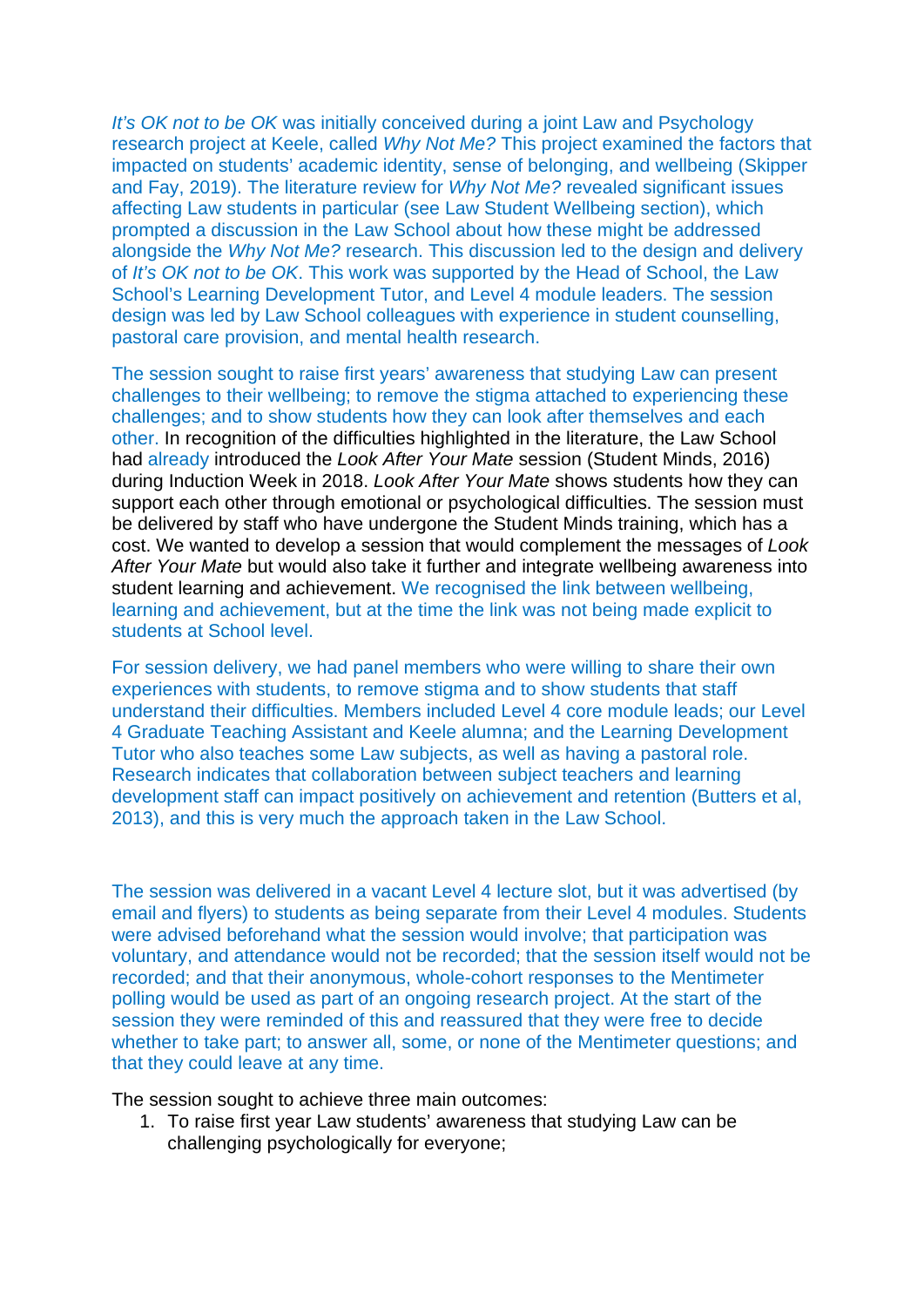- 2. To remove the stigma attached to experiencing difficulties with mental wellbeing; and
- 3. To show students how they can look after themselves and each other and to see the Law School as a supportive community.

The post-session support available to students (both internal and external to Keele) was flagged up towards the end of the session, with contacts and weblinks displayed using PowerPoint. We also emphasised the role of the Personal Tutors and the Learning Development Tutor in ongoing academic and pastoral support.

## *Law Student Wellbeing*

There is increasing concern about the mental health of young people, and in particular the mental health of university students, who are reporting ever-greater levels of psychological distress. A HEPI study of more than 14,000 students found that students are more prone to poorer mental wellbeing than young people between 20-24 in general (Neves and Hillman, 2018). Moreover, there are particular concerns regarding the mental health of Law students, when compared to those studying other undergraduate subjects. Research by Duffy, Field and Shirley (2011: 250) revealed that:

35.2 per cent of law students experience high levels of psychological distress. This can be compared with 17.8 per cent of medicine students who experience high levels of psychological distress and 13.3 per cent of people aged between 18 and 34 in the general population.

The research suggests that Law students experience a particular alienation from the personal dimension of their learning experience, that can negatively affect their mental health – and thus their achievement at university and beyond. This is partly due to how Law students are trained to approach legal issues. The LLB degree seeks to develop their logical, analytical, and rational capabilities, as illustrated by programmes such as "Thinking Like a Lawyer" (Jones, 2018). Legal education has traditionally tended to emphasise doctrinal content and linear thinking; worryingly, it also has the effect of promoting 'personality traits such as defensiveness, perfectionism and pessimism which can lead to unhappiness' (Duffy, Field and Shirley, 2011: 250). Law students find themselves early on in an adversarial environment, where legal issues are presented as problems, and where students are required to advise or advocate for one side or another.

Tani and Vines' comparative study (2009) of Law and Medicine students highlighted some telling differences between the cohorts. They found a statistically significant prevalence of characteristics (pp 24-7) amongst Law students. For example, they are more likely to be studying Law for external reasons, such as parental influence; are less likely to find their subject intrinsically interesting; are more likely to believe that employers look at grades rather than personal or social characteristics; tend to dislike group work; are less likely to say that they are at university to learn; and are more likely to view friendships through the prism of networking and career advancement opportunities. Tani and Vines concluded that such traits 'may indeed have a significant impact on law students' likelihood of developing depression', particularly as 'law students may have feelings of less autonomy and less social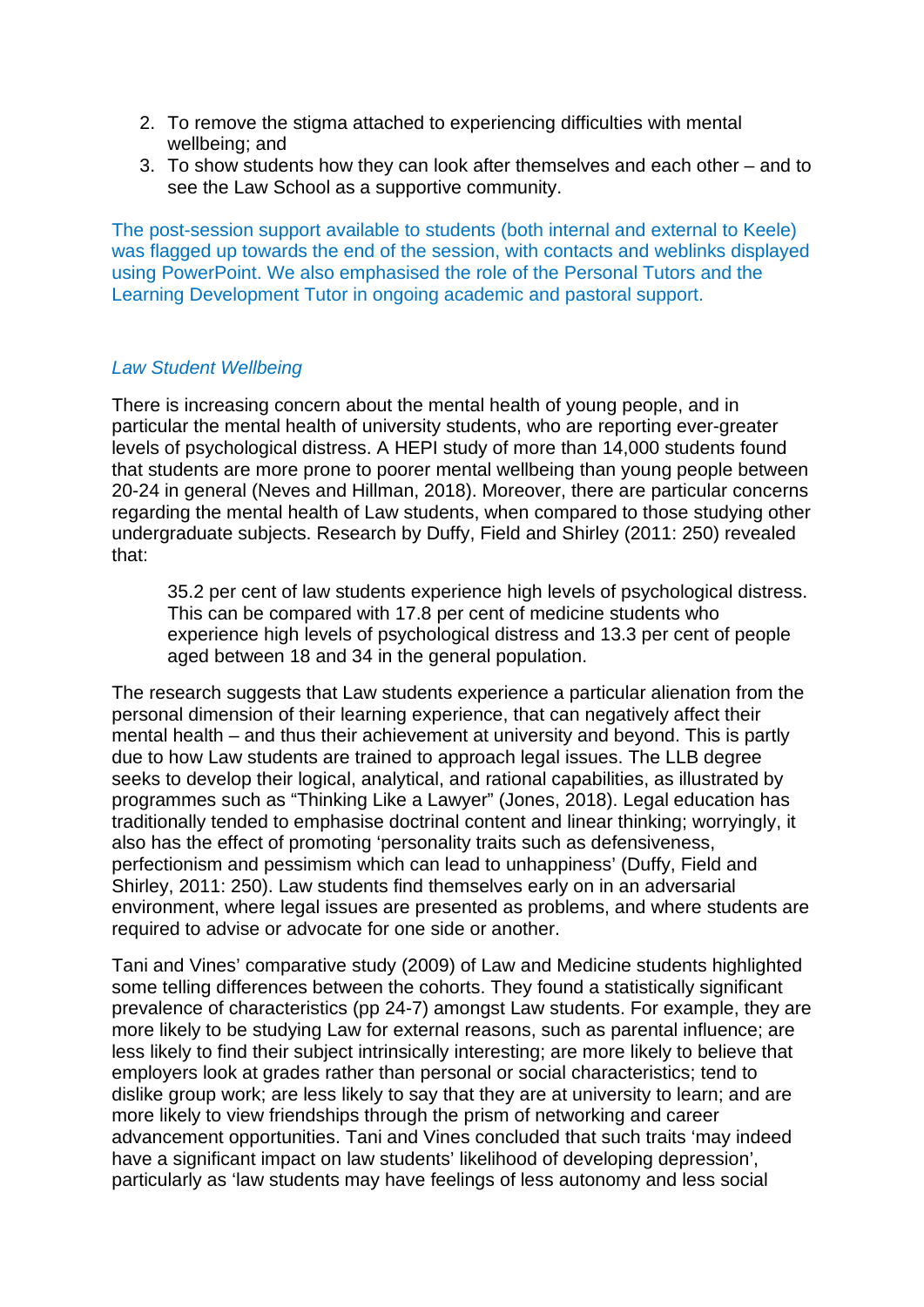connectedness than may be optimal for mental health' (p 25). Moreover, the competitive nature of Law students is a likely sign of reduced personal autonomy, because it indicates a dependence on external measures for self-evaluation and selfesteem (p 29). Tani and Vines suggest that these factors 'may help to explain the disproportionate rate of depression in law students' (p 30).

Similarly, Kelk et al (2009) found a higher level of distress in Law students, who also experienced barriers to recognising and seeking support for these feelings. More recent research conducted by Bleasdale and Humphries (2018) confirms some key traits found in Law students. Law students were much more likely to compare themselves negatively to others; they expressed concerns about not being as 'smart' as other students, and frequently felt 'lost' because they did not understand as much as everyone else, particularly in the first year. These particular characteristics of Law students, as revealed in the research, led *It's OK not to be OK* to be part of a suite of provision for Level 4 students, alongside *Look After Your Mate* and the dedicated academic and pastoral support being provided by the Learning Development Tutor.

## **Session Design**

Session design was grounded in our research ethics (see above) and in our desire to give students the experience of a supportive, collaborative, Law School community. We did not want the session to be simply about delivering information; we wanted to engage our students in wellbeing awareness and to support them in the process. Even the panel discussion was not going to be sufficient to fully engage the students – we wanted them to be able to contribute too. As well as enhancing their engagement, the opportunity for them to contribute would encourage them to connect with and communicate their feelings. From our perspective as staff, it was also important that we gained some insight into how the students were feeling at the mid-point of their first semester. We recognised that students would not wish to share their own experiences openly – particularly in a large group of fellow students whom they had only joined six weeks previously. While we intended to use the panel discussion to model openness as a way of removing stigma and promoting community, we acknowledged that students needed to feel safe and anonymous if they were to share their feelings honestly. This recognition directly informed the use of Mentimeter as the most suitable Student Response technology, as part of our ethical design considerations. Mentimeter was used as part of a suite of tools during the session, alongside PowerPoint, YouTube video, and a discussion panel comprising Law lecturers, the Law School's Learning Development Tutor, and our Keele alumna Graduate Teaching Assistant.

## *Why use a Student Response System?*

Interestingly, the decision to use technology as part of the session – and the decision to use Mentimeter in particular – arose from discussions as to how we could best engage and encourage student participation in the session. Mayer (2001) identified two approaches to educational technology: the technology-centred approach; and one that is instead centred on the learner and considers how technology can support the learner's cognitive processing. In our case, the session was very much learnercentred, and the decision to integrate technology into the session was driven by how it could aid student engagement with, and awareness of, Law student wellbeing.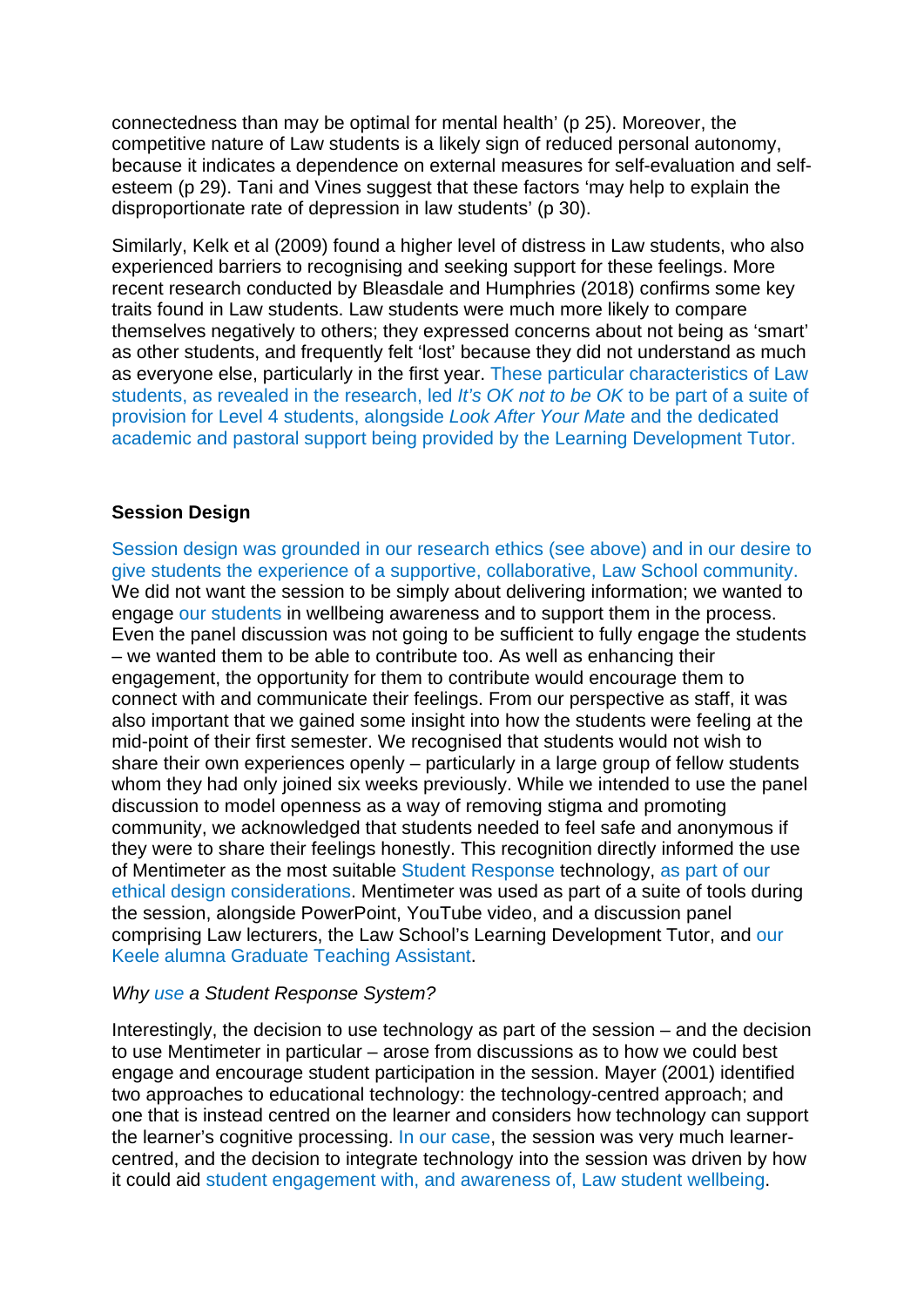Our venue was a large lecture theatre. In one sense, this was an ideal venue; we wanted to use the AV screen, to show slides and play videos, and we also wanted sufficient room "onstage" to seat the panel at a long table facing the students. Yet in another sense, the space presented the challenge of how best to engage the intended audience of first year Law students. The cohort was approximately 180 students and, while the session was optional, we had to plan for the possibility of a large number of attendees. Geski (1992) had criticised large lectures; and Ekeler (1994) found that students in large lectures were merely passive learners. On the other hand, Wulff et al (1987) found that anonymity was a key factor in students' positive evaluation of large classes; but while the reduced pressure and feeling of being in the spotlight promoted a safer environment for students, the impersonal nature of large classes remained a factor in their negative evaluation.

However, several studies have suggested that Student Response Systems can be effective in facilitating large group participation and engagement. An SRS is "a wireless response system that provides faculty the means to actively engage students in lecture classes" (Kaleta and Joosten, 2007). There are several types of SRS, such as clickers, Socrative, Kahoot, Poll Everywhere, and Mentimeter. Studies that examined "clicker" technology found that they were regarded positively by students and linked to improved student performance (see eg Patterson et al, 2010; Mayer, 2009; Trees and Jackson, 2007). Heaslip et al (2014) found that "clicker" technology can support student engagement while protecting anonymity, although it is possible that it is the active presentation of questions (rather than the SRS itself) that supports the engagement (see Morling et al, 2008).

SRS 'compensates for the passive, one-way communication inherent in lecturing and the difficulty students experience in maintaining sustained concentration' (Caldwell, 2007: 11). Asking students questions every 20 minutes or so enlivens students' attention and engages them to participate (Kay and LeSage, 2009). Blackburn and Stroud's research into Socrative (2015) highlighted its potential for more dialogic teaching, which was an important consideration in view of the session's aims. We wanted to facilitate student participation in discussing topics that they may not feel comfortable discussing openly, and to ensure that more introverted students felt secure (see Braden and Smith, 2006). This was another important factor in choosing SRS for the session, which by its nature involved talking about difficult subjects, such as feelings of failure and inadequacy.

Furthermore, the instant-response feedback system would achieve two things we considered essential for the success of the session: it would help challenge students' preconceptions that they were alone in feeling like this; and it would enable the panel to respond in real-time to students' feelings and concerns. Fies and Marshall (2006) identify this capacity for responsiveness as a key advantage of using SRS. However, as Stuart et al (2004) caution, the responses may come as a surprise to both the teacher and the students, with the possibility that students may experience stress. This was an important practical and ethical consideration, given the sensitive nature of the discussion, but the team was prepared for it and was individually and collectively experienced in dealing with difficult feelings.

Interestingly, newer students had more positive perceptions of SRS than students of longer standing (Wulff et al, 1987). Draper (2002) highlighted the essential feature of SRS – the immediate and anonymous display of responses. This suggested that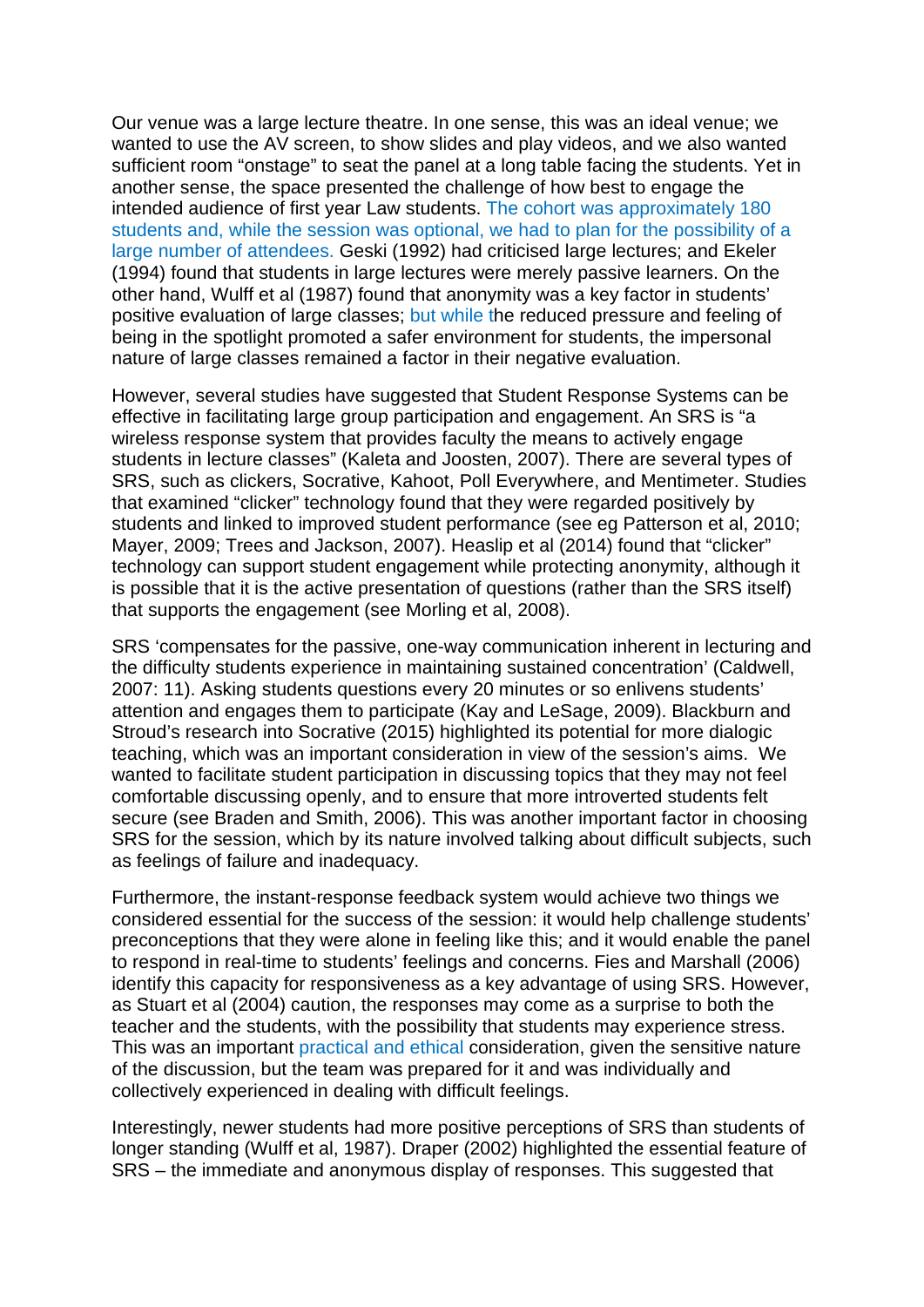SRS might be the way forward for our audience of first years – combined with an innovative presentation style aimed at fostering in our students a sense that they belonged to a supportive learning community in the Law School.

## *Why Mentimeter?*

Mentimeter offered several benefits that supported what we were trying to achieve with the session. Its visual style is informal and accessible, which complemented the style and tone that we wanted the session to have. Moreover, Mentimeter had already been used as part of the Welcome to Law induction sessions, so students were already familiar with how it worked. The capacity to create "word clouds" was also a considerable bonus; they have strong visual impact and would highlight effectively which feelings were being experienced most commonly. Again, the session planning had included consideration of the practical and ethical implications of difficult feelings being revealed in the word clouds. The team understood that it was important to let the students know that their feelings were being heard and acknowledged, and that they were in 'safe hands'. The team's focus was on empathy combined with positive messaging and signposting to further practical support (see Session Delivery - Responses).

Mentimeter is accessed through the internet, requiring students to have a laptop, tablet or smartphone, and the venue to have a reliable wi-fi connection. Participants sign into the poll using a unique number that is displayed on screen. They can be given the option to vote on a set number of choices, or to add free text. To make sure that students came to the session with the necessary technology, we made it clear, in the flyer and email sent to all first year Law students, that they should bring an internet-enabled device to the session if they wanted to participate in the online polling. 98% of young people between 16 and 24 own a smartphone (Statista, 2020). While this represents most students, there remains a small minority who risk being excluded through lack of internet-enabled technology (see Limitations).

# **Session Delivery**

The team developed four themes for the session:

- Life and study getting the balance right;
- Coping when things go wrong;
- Recognising when you're not OK; and
- Support for your mental health and wellbeing.

The session was designed so that students' responses to the Mentimeter questions would be used by the panel as a springboard for discussion. Panel members were chosen who were willing to share their own experiences of challenges to wellbeing: of feeling inadequate; of coping with setbacks, including failure. The aim was to normalise these experiences: to show students that they need not be ashamed of them; and to demonstrate that it was possible to survive the experience of such difficult feelings. This would open up the conversation about mental health and wellbeing in a non-judgmental way and would give students an improved sense of belonging and community.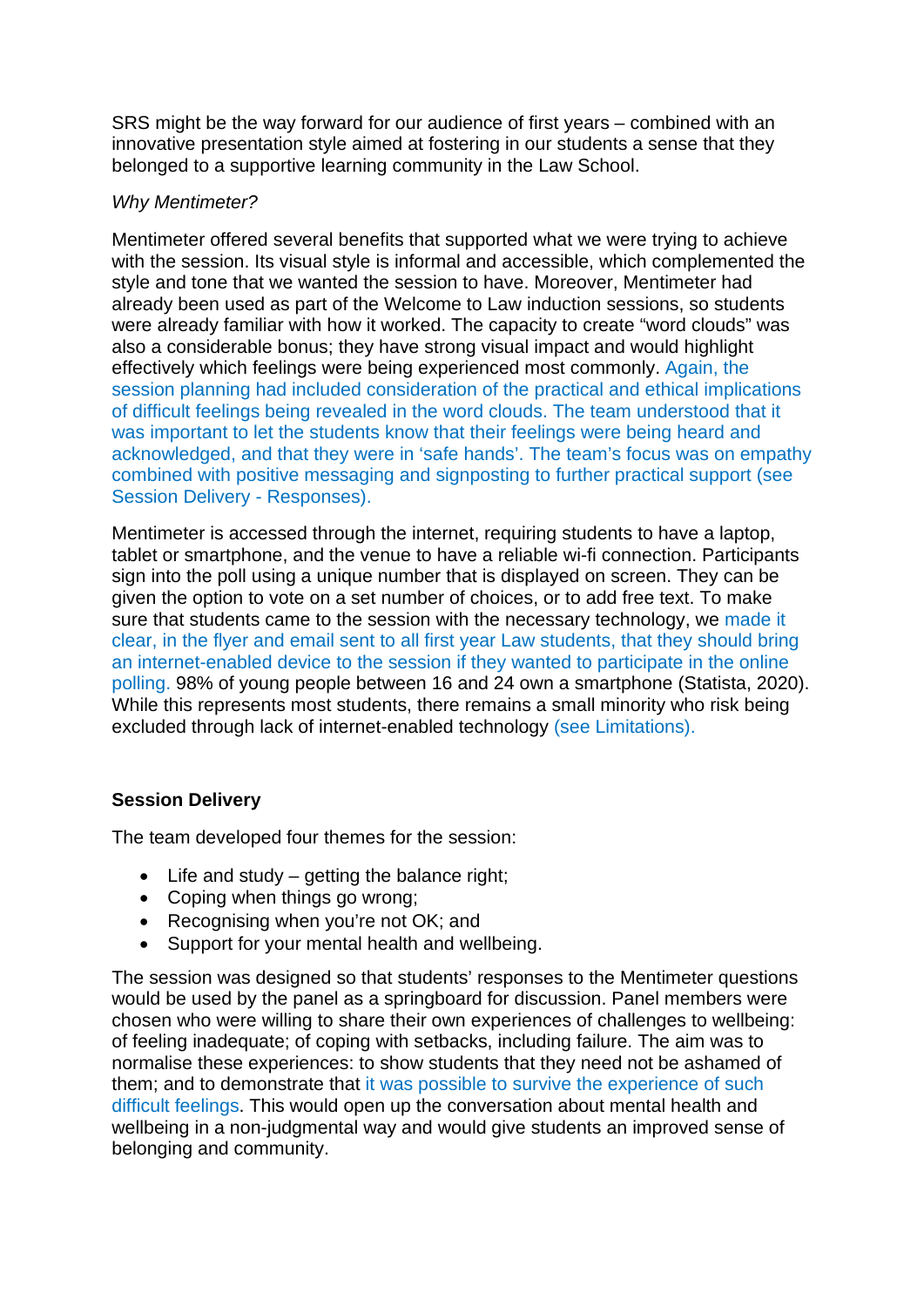During the session introduction, we spoke about the Why Not Me? project and the Look After Your Mate programme and explained how this session fitted with them. We also explained that mental health and mental wellbeing are not necessarily the same thing and can instead be understood as an axis or a spectrum. We wanted the students to recognise that it is possible to have mental ill-health and yet to have good mental wellbeing (and vice versa) – the key being their self-care and the care they receive from peers, tutors, support services and other professionals. Engaging the students in awareness of their own wellbeing needs was an important part of this process.

Our Mentimeter poll had six questions:

- 1. Since you started at Keele, has your mental health:
	- a. Stayed the same?
	- b. Got better?
	- c. Got worse?
- 2. What are the top 3 things affecting your mental health since coming to Keele?
- 3. How do you feel when things go wrong? Try to sum it up in one word.
- 4. How do you know when you're not OK? Give up to 3 examples.
- 5. How do you look after yourself when you're not OK?
- 6. What one thing will you take away from this session?

Questions 2-6 were designed to generate word clouds.

Out of a cohort of approximately 180, around 55 students attended the session (30%). We did not keep a register so as to preserve anonymity, but we received a maximum of 55 individual responses to the Mentimeter poll, so we assumed that this corresponded roughly to the number of attendees. The responses are discussed below.

#### *Responses*

Students' responses to the first question confirmed what the research had suggested: 55% of our audience (30 out of 55 responses) had already experienced a decline in their mental health during their first six weeks at Keele Law School. This gave the panel an opportunity to talk about our own past experiences as Law students, as part of the process of normalisation and de-stigmatisation. It was important to begin this process early in the session, to foster a supportive and inclusive atmosphere. We illustrated this part of the discussion with a PowerPoint slide showing a range of public figures who have suffered mental health problems; we made sure to include a plurality of ethnicities, genders, and sexualities, to show that mental health was an issue for everyone.

The second Mentimeter question elicited 54 responses and revealed a word cloud with "friends", "workload" and "stress" being the most prominent factors affecting student wellbeing. Again, this was expected from the research, and it enabled the discussion to move seamlessly into the issue of life balance, with panel members again sharing their experiences of, and advice on, managing workloads and the associated stress.

The third question illustrated well what Stuart et al (2004) had cautioned about when using SRS. In response to the question, *How do you feel when things go wrong?,* 52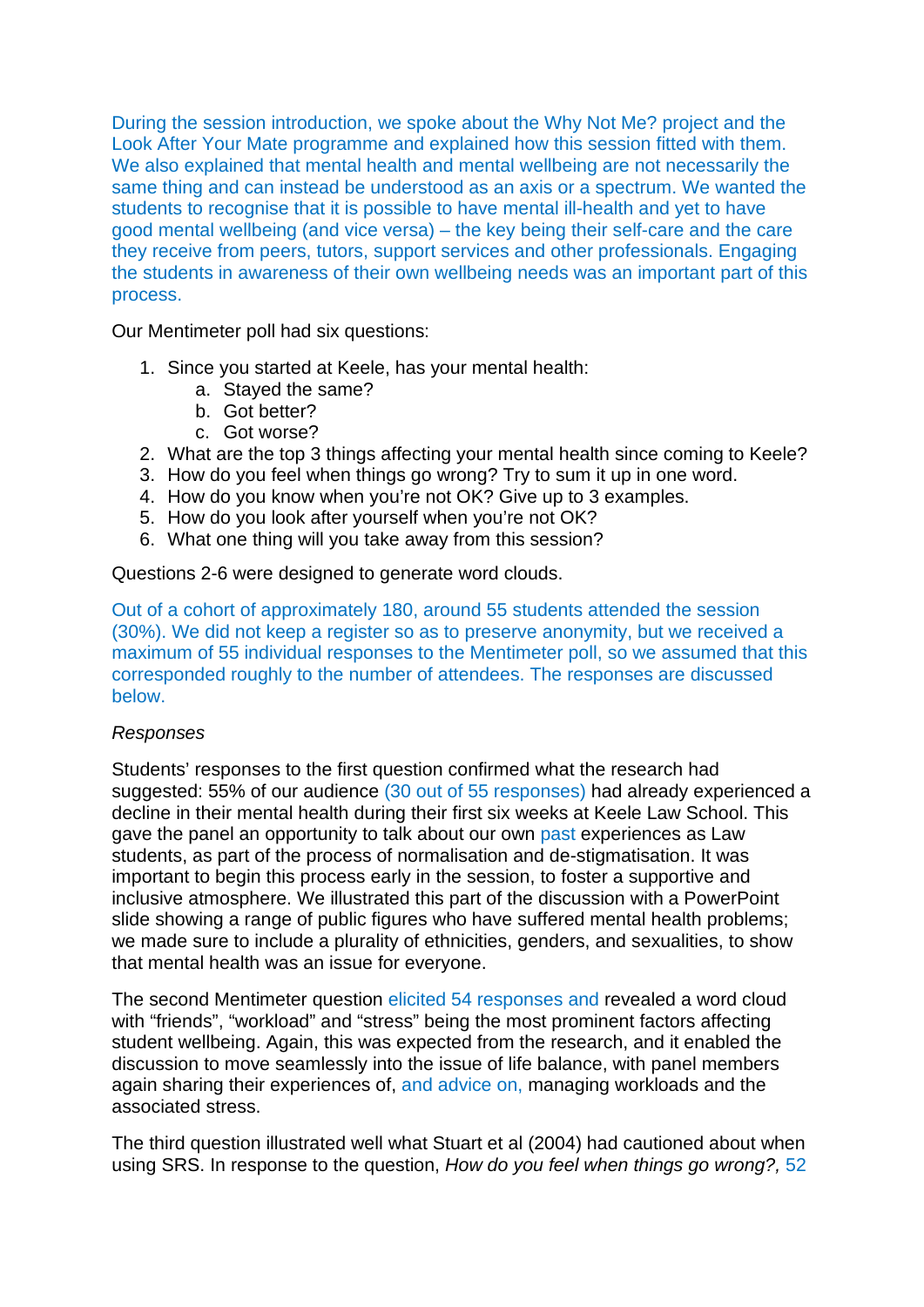students shared their feelings. the most prominent words were "frustrated", "suicidal" and "low". It was a testament to the quality of the panel that they were able to manage these responses and to deal with them in an ethical manner. We recognised that it was vital to show students what we were listening to their distress and were not going to shy away from talking about difficult feelings. At the same time, it was important to give the students a sense of optimism. We did this by sharing our own experiences of when we were at very low ebbs, and how we had got through them. Importantly, we each shared how we had all experienced failure as students and as academics and showed that failure need not be the end of the world; nor was it an indication of our worth or indeed our potential. We stressed how important it was to talk about our feelings and to seek support. We were also able to link the discussion to the *Look After Your Mate* session earlier in the semester, thus scaffolding and reinforcing the messages.

With reference to questions four (53 responses) and five (46 responses), students disclosed that when they were not OK they felt tired, tearful and had difficulty sleeping. A significant proportion of students (according to the word cloud) said they did nothing to take care of themselves when they were feeling low; others indulged in food, alcohol, smoking and shopping to help themselves feel better. The panel empathised with these responses, and we talked a little about how our brain chemistry works – again, as part of the process of normalisation and destigmatisation. We also reminded them that it is important to recognise when we are not OK and talked about how we can be kind to ourselves; to treasure the small pleasures and achievements in life; and to be proud of how far we have come.

## **Session Evaluation**

As part of the evaluation, our final Mentimeter question invited students to name one thing they would take away from the session (36 responses). The dominant words and phrases in the resulting word cloud were "help", "talk to people", "coping strategies", "not alone", "it's OK not to be OK" and – my personal favourite – "everyone has shit!" I used that final phrase in my summing-up of the session, as I felt it beautifully encapsulated the key message, that we all belonged to a supportive and collaborative community in the Law School. The final part of the session was dedicated to signposting students to sources of support, both internal and external to the Law School and Keele. Our Learning Development Tutor subsequently reported an increase in students' willingness to disclose difficult feelings as part of their academic skills discussions.

## *Benefits of the Session*

The session was a good demonstration of the benefits of co-created learning. It was designed with a general framework based on legal education research, but it was also driven by students' responses to the Mentimeter questions. Using SRS worked well – but it worked as part of a session that was all about openness, dialogue, and community. Interestingly, during the session some students raised their hands and asked questions, including some that revealed their concerns about their own wellbeing. By providing anonymity and by showing students that their peers had similar feelings to their own, Mentimeter seemed to give students the confidence to share their concerns aloud. Using Mentimeter as a springboard for open, inclusive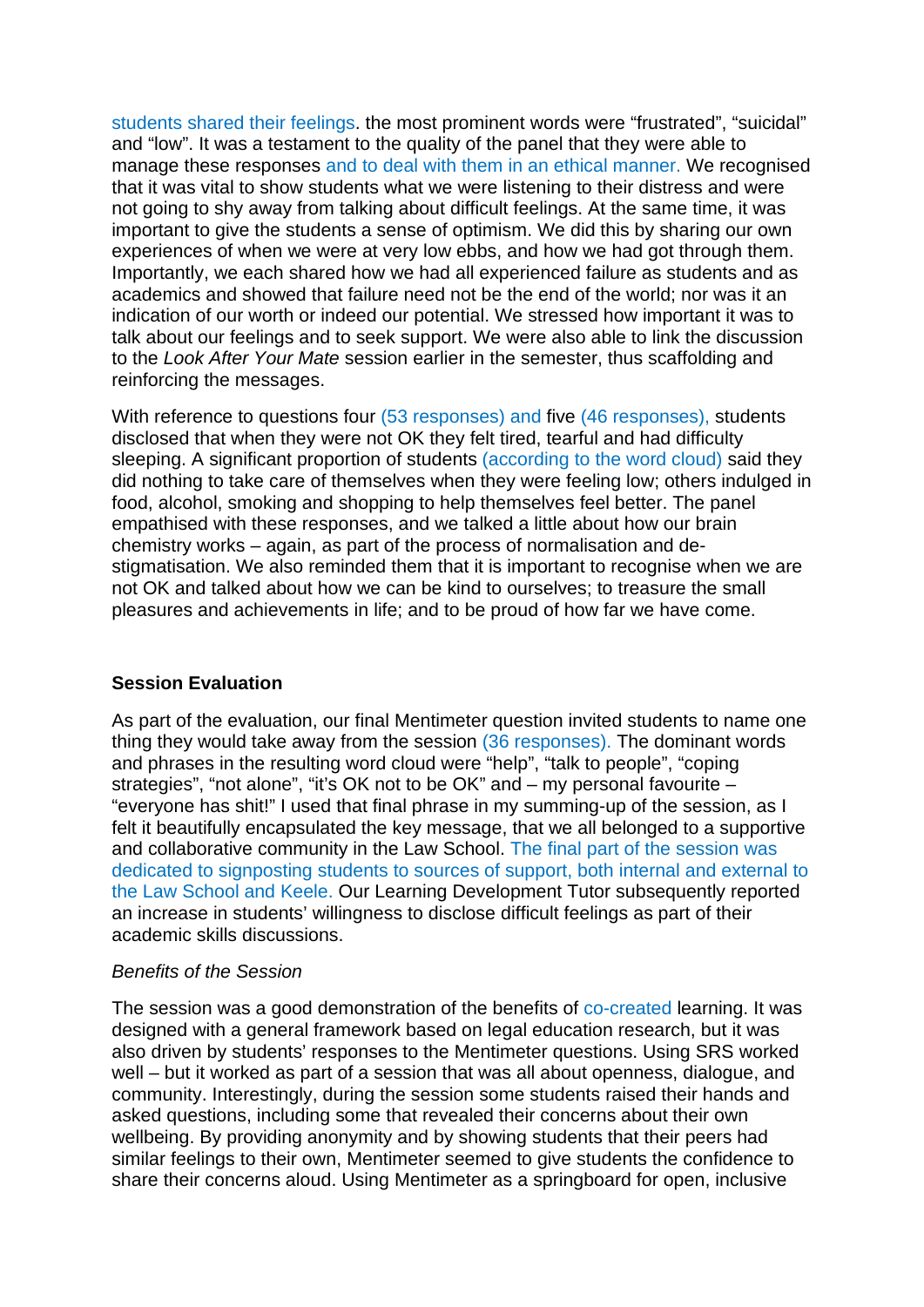panel discussion gave us the opportunity to signpost students to sources of both learning and emotional support. It also enabled us to highlight the difference between mental health and mental wellbeing; it is possible to have mental health issues but to have good mental wellbeing, if appropriate support is in place.

#### *Limitations of the Session*

Despite being held in a regular first year lecture slot, attendance was relatively poor, with approximately 30% of the Level 4 cohort present. This may have been due to several factors: it was a Friday morning; students may have felt that the topic did not apply to them; and some may have opted out because they knew that the session was optional, and the content did not count towards any final assessment. There was a slight fall in responses as the questions progressed: questions 1-4 elicited 50+ responses; question 5 received 46; and question 6, 36. Students may have found it difficult to articulate their feelings "on the spot" and, despite the large size of the lecture theatre compared to the number of attendees, some may have been concerned about privacy and the risk that their peers might catch sight of their answers. In terms of access to the required technology, there may have been a few students who were excluded through lack of internet-enabled devices. In hindsight, we should have recognised this and highlighted the Law School's laptop loan facility when publicising the session.

The relatively low response to the final question may indicate that some students did not feel that the session had given them anything to take away – in the summing up I expressed the hope that they would reflect on what we had talked about in the coming weeks. There were also some immature comments in the word clouds. For example, a few students cited "women" or responded with gibberish words, when asked what had affected their mental health. A word cloud does not indicate the precise number of students giving a particular response; instead, the size of the word generated indicates its relative popularity. So, while we do not know how many students gave this kind of response, we know it was a small number because the words were small relative to the others. Nor was it possible to know which students did so, as the poll was conducted anonymously so as to preserve students' privacy.. These immature responses were neither indulged nor criticised by the panel; we recognised that students may have been "acting out" through shyness or embarrassment, but we collectively chose to focus on the meaningful responses.

## *Further Reflection*

It is, of course, important to recognise that the use of SRS does not automatically result in an engaged audience of learners (Murphy and Smark, 2006). A key influence on learner engagement is – unsurprisingly – engaging teaching, of which the use of SRS may be simply an indication (Poirer and Feldman, 2007). The importance of engaging teaching influenced our approach to blending the use of innovative technology with innovative panel-style discussion. Recent research has highlighted the vital role of lecturers themselves in student wellbeing (Eloff et al, 2021). Lecturers who express benevolence and a caring attitude; who communicate regularly; who use technology effectively; and who are enthusiastic and passionate about their work have a strong influence on student wellbeing. This is precisely what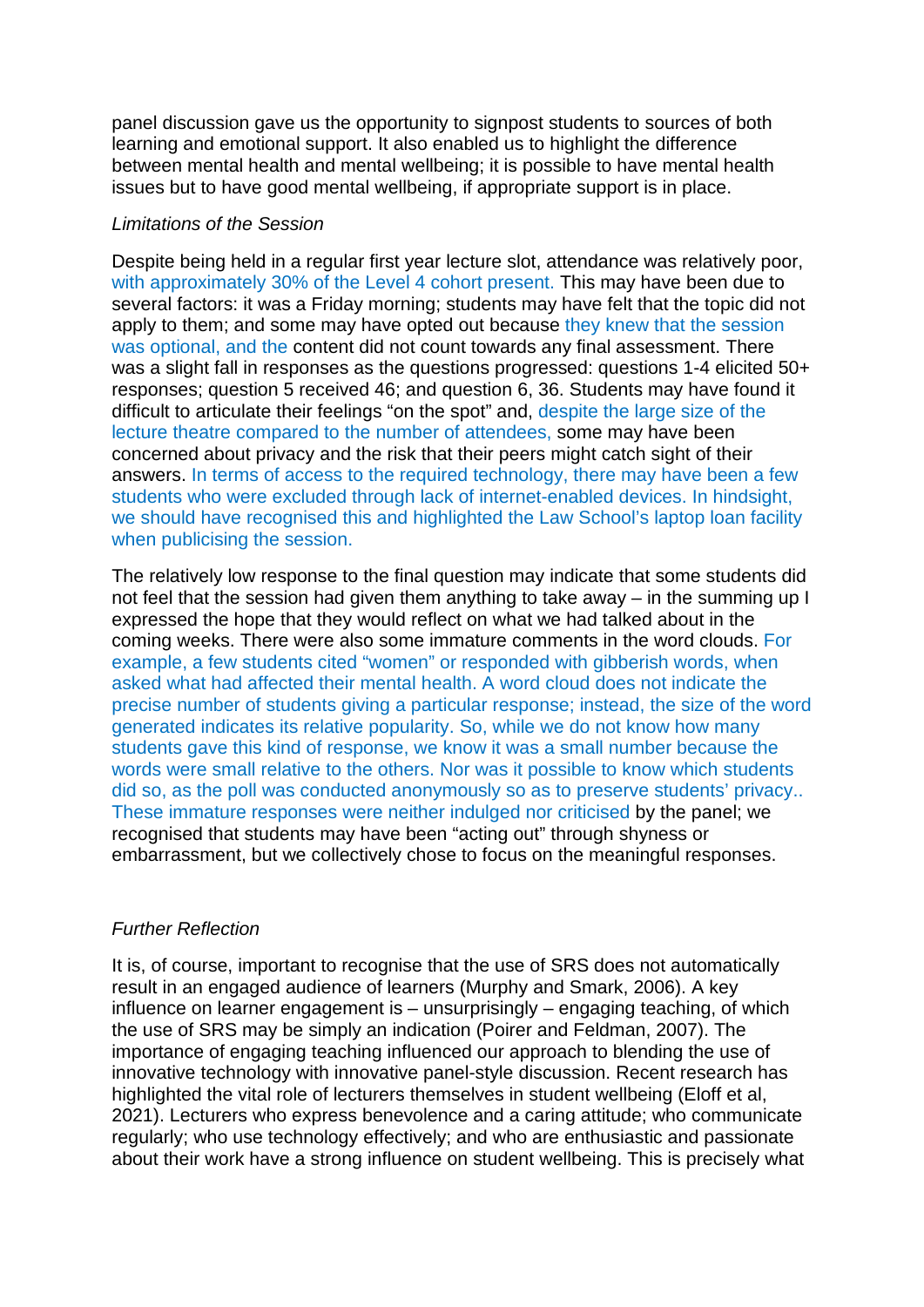we had aimed to convey through *It's OK not to be OK* – particularly through the panel's discussion of issues arising from students' Mentimeter responses.

#### **Dissemination and Impact**

The *It's OK Not To Be OK* project was by its very nature a collaborative exercise. As such, the sharing of ideas and good practice was built into the project from its inception. The outcomes of the session were shared with Keele colleagues in the Law School's Learning and Teaching Forum. They were also shared at the Association of Law Teachers conference and at a Connecting Legal Education event. The session is also referenced in two forthcoming publications: an edited collection on legal education and wellbeing, and a special edition of The Law Teacher. The design and delivery of the session has also informed the development of the Law School's new Legal Essentials programme, which will be discussed further in the next section.

#### *Next Steps: Legal Essentials*

*It's OK not to be OK* helped inform the development of our new, innovative Legal Essentials module: an approach to induction and legal skills training that involves the "whole student". *It's OK not to be OK* was delivered again as a standalone session in the first year of Legal Essentials (2019-20), this time in week 3 instead of week 6. Legal Essentials involves an extended 3-week induction, aimed at developing the positive identity and sense of belonging that the *Why Not Me?* and *It's OK not to be OK* projects had recognised as important for student wellbeing. We made the decision to include *It's OK not to be OK* as part of this extended induction but running it later in the semester (as before) would have better captured the impact of studying Law on students' mental health.

Nevertheless, students' responses to the questions were broadly similar, confirming that the challenges to Law student wellbeing at transition are ongoing. We had thought that holding the session earlier in the semester would help us plan more "early intervention" support, but we subsequently realised it was better held later. This is because the new Legal Essentials module is front-loaded, with only Induction and Legal Skills being taught intensively during the first three weeks. Consequently, students hadn't yet had the experience of core, substantive Law modules, so had not yet experienced a lot of the difficulties that come with those.

Delivery in the 2020-21 academic year was of course affected by the move to online teaching during the pandemic. The Law School did not provide for synchronous whole-cohort or large group teaching during that academic year. As the session design required a large group to provide the safety of anonymity, we took the opportunity to integrate wellbeing awareness into our Legal Essentials module instead. The module's holistic approach to student learning and skills development is reflected in its four inter-related streams: *Thinking, Making, Doing*, and *Being Law*. This latter stream is very different from programmes like Thinking Like a Lawyer; instead of emphasising rational, analytic thinking, it acknowledges the personal aspects of belonging to the legal community – academic and professional. *Being*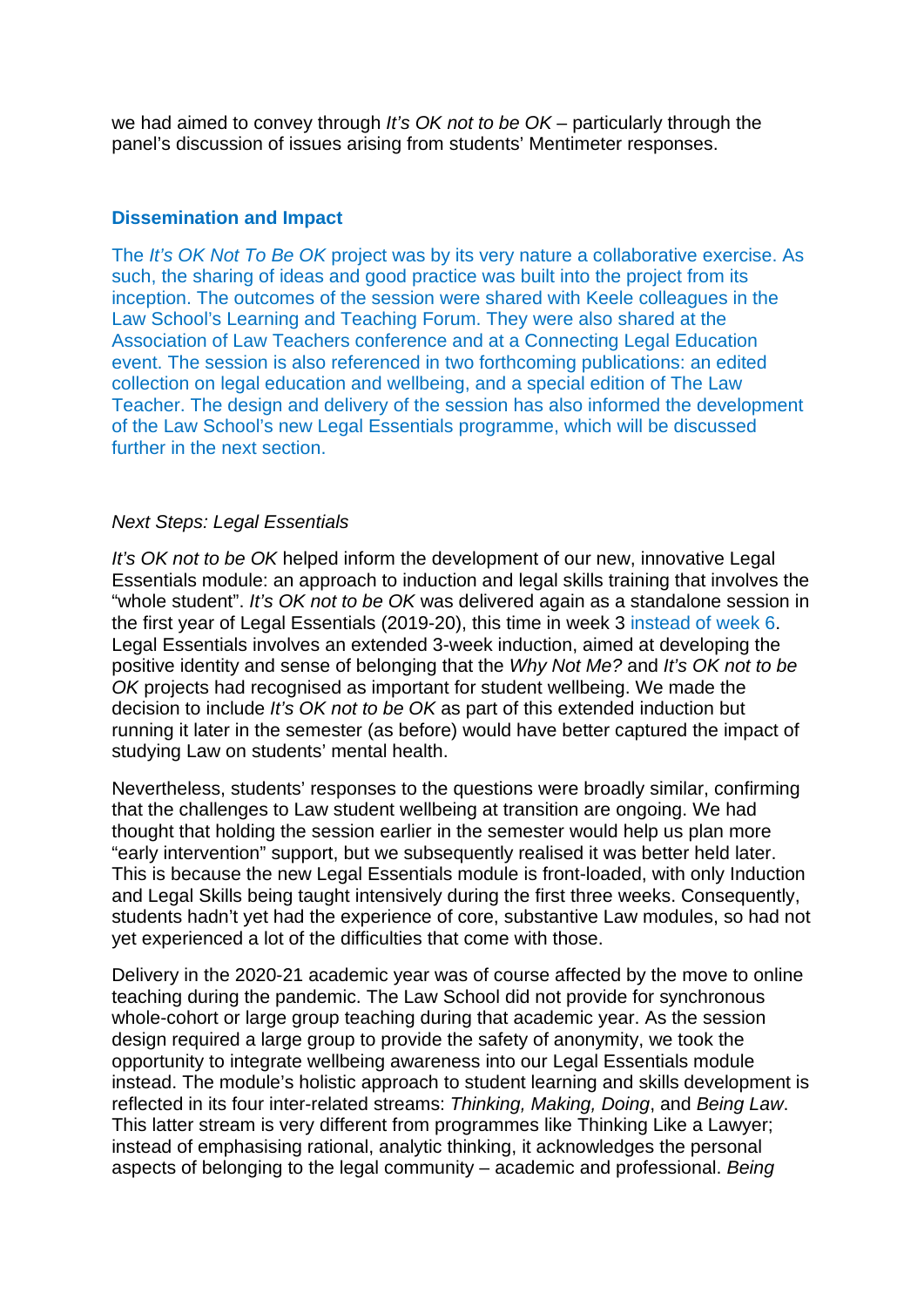*Law* encourages students to reflect on who they are and what they want during their academic journey. One of our Legal Essentials mantras is a Neil Gaiman quote - *"Make glorious mistakes!"* (Gaiman, 2011). We integrate this message throughout the Legal Essentials module: It's OK to make mistakes, and it's OK not to be OK.

(5075 words)

## **Bibliography**

Blackburn, M and Stroud, J (2015) 'Voices from the other side" – Using Personal Response Systems to support student engagement.' *Smart Learning* 199-206

Bleasdale, L and Humphreys, S (2018) *Undergraduate resilience research project: Project Report.* Leeds Institute for Teaching Excellence, University of Leeds

Braden, SW and Smith, DN (2006) 'Managing the College Classroom: Perspectives from an Introvert and an Extrovert.' *College Quarterly* 9(1), n1

Brewer, D and Tierney, W (2012) 'Barriers to innovation in US higher education' in Wildavsky, B, Kelly, A and Carey, K (eds) *Reinventing Higher Education: The promise of innovation.* Cambridge, MA: Harvard Education Press

Butters, C, Kerfoot, S, Murphy, P and Williams, A (2013) '"I am just so delighted – now I know I can do it!" – How collaboration between Nurse Lecturers and Academic Skills Tutors promotes students' confidence.' *Journal of Learning Development in Higher Education* 6

Caldwell, JE (2007) 'Clickers in the large classroom: current research and best practice tips.' *CBE Life Science Education* 6, 9-20

Draper, S, Cargill, J and Cutts, Q (2001) 'Electronically enhanced classroom interaction.' *Australian Journal of Educational Technology* 18, 13-23

Duffy, J, Field, R and Shirley, M (2011) 'Engaging Law Students to Promote Psychological Health' *Alt LJ* 36:4, 250-4

Ekeler, WJ (1994) 'The lecture method' in Pritchard, KW and Sawyer, RM (eds) *Handbook of college teaching: theory and applications.* Westport, CT: Greenwood Press, 85-98

Eloff, I, O'Neil, S and Kanengoni, H (2021) 'Students' well-being in tertiary environments: insights into the (unrecognised) role of lecturers.' *Teaching in Higher Education* DOI: [10.1080/13562517.2021.1931836](https://doi.org/10.1080/13562517.2021.1931836)

Fies, C and Marshall, J (2006) 'Classroom response systems: A review of the literature.' *Journal of Science Education and Technology* 15(1), 101-109

Gaiman, N (2011) 'My New Year Wish' (*Journal*, 31 December 2011) <https://journal.neilgaiman.com/2011/12/my-new-year-wish.html>

Geski, J (1992) 'Overcoming the drawbacks of the large lecture class.' *College Teaching* 40, 151-155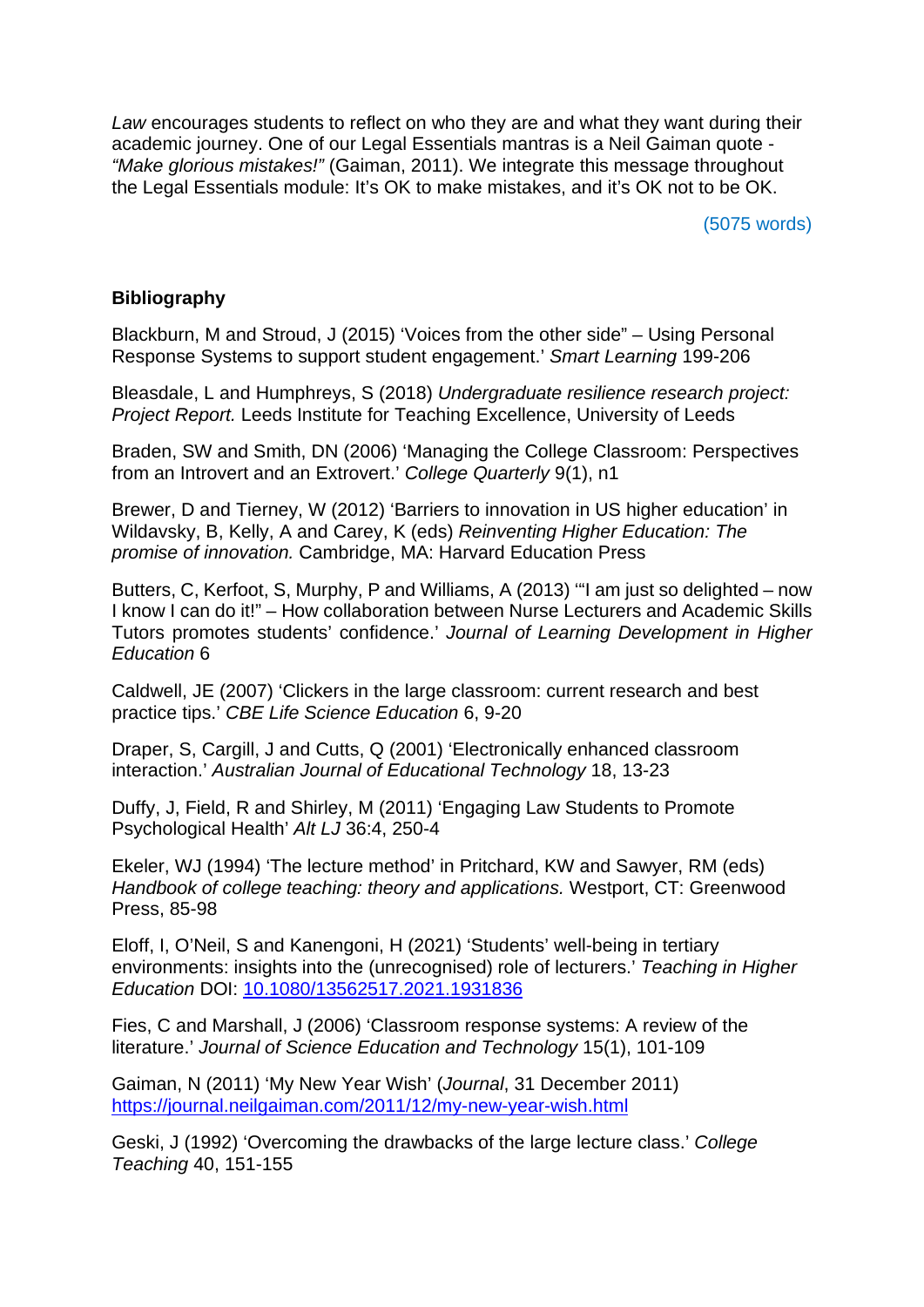Heaslip, G, Donovan, P and Cullen, JG (2014) 'Student response systems and learner engagement in large classes.' *Active Learning in Higher Education* 15(1), 11- 24

Jones, E (2018) 'Transforming legal education through emotions.' *Legal Studies* 38, 450-479

Kaleta, R and Joosten, T (2007) 'Student Response Systems: A University of Wisconsin System Study of Clickers.' <https://www.educause.edu/ir/library/pdf/ERB710.pdf>

Kay, RH and LeSage, A (2009) 'Examining the benefits and challenges of using audience response systems: A review of the literature.' *Computers and Education*  53(3), 819-827

Kelk, N, Luscombe, G, Medlow, S and Hickie, I (2009) *Courting the Blues: Attitudes towards depression in Australian law students and legal practitioners.* Brain and Mind Research Institute: University of Sydney

Mayer, RE (2001) *Multimedia Learning.* New York: Cambridge University Press

Mayer, RE et al (2009) 'Clickers in college classrooms: Fostering learning with questioning methods in large lecture classes' *Contemporary Educational Psychology*  35(1), 45-50

Morling, B, McAuliffe, M, Cohne, L and Di Lorenzo, TM (2008) 'Efficacy of personal response systems ("Clickers") in large, introductory psychology classes.' *Contemporary Educational Psychology* 34, 51-57

Murphy, B and Smark, C (2006) 'Convergence of Learning Experiences for First Year Tertiary Commerce Students – Are Personal Response Systems the Meeting Point?' *The Journal of American Academy of Business* 10(1), 186-191

Neves, J and Hillman, N (2018) *Student Academic Experience Survey.* Oxford: Higher Education Policy Institute

Patterson, B, Kilpatrick, J and Woebkenberg, E (2010) 'Evidence for teaching practice: The impact of clickers in a large classroom environment.' *Nurse Education Today* 30, 603-607

Poirer, CR and Feldman, RS (2007) 'Promoting active learning using individual response technology in large introductory psychology classes.' *Teaching of Psychology* 35(1), 45-50

Serdyukov, P (2017) 'Innovation in Education: what works, what doesn't and what to do about it?' *Journal of Research in Innovative Teaching and Learning* 10(1), 4-33

Skipper, Y and Fay, M (2019) *"Why Not Me?" - The Extent to which students' Academic Identity impacts their sense of Community and Mental Health.* SHRE Research Report, January 2019.

Statista (2020) *UK: smartphone ownership by age from 2012-2020* [• Smartphone](https://www.statista.com/statistics/300402/smartphone-usage-in-the-uk-by-age/)  [usage by age UK 2012-2020 | Statista](https://www.statista.com/statistics/300402/smartphone-usage-in-the-uk-by-age/)